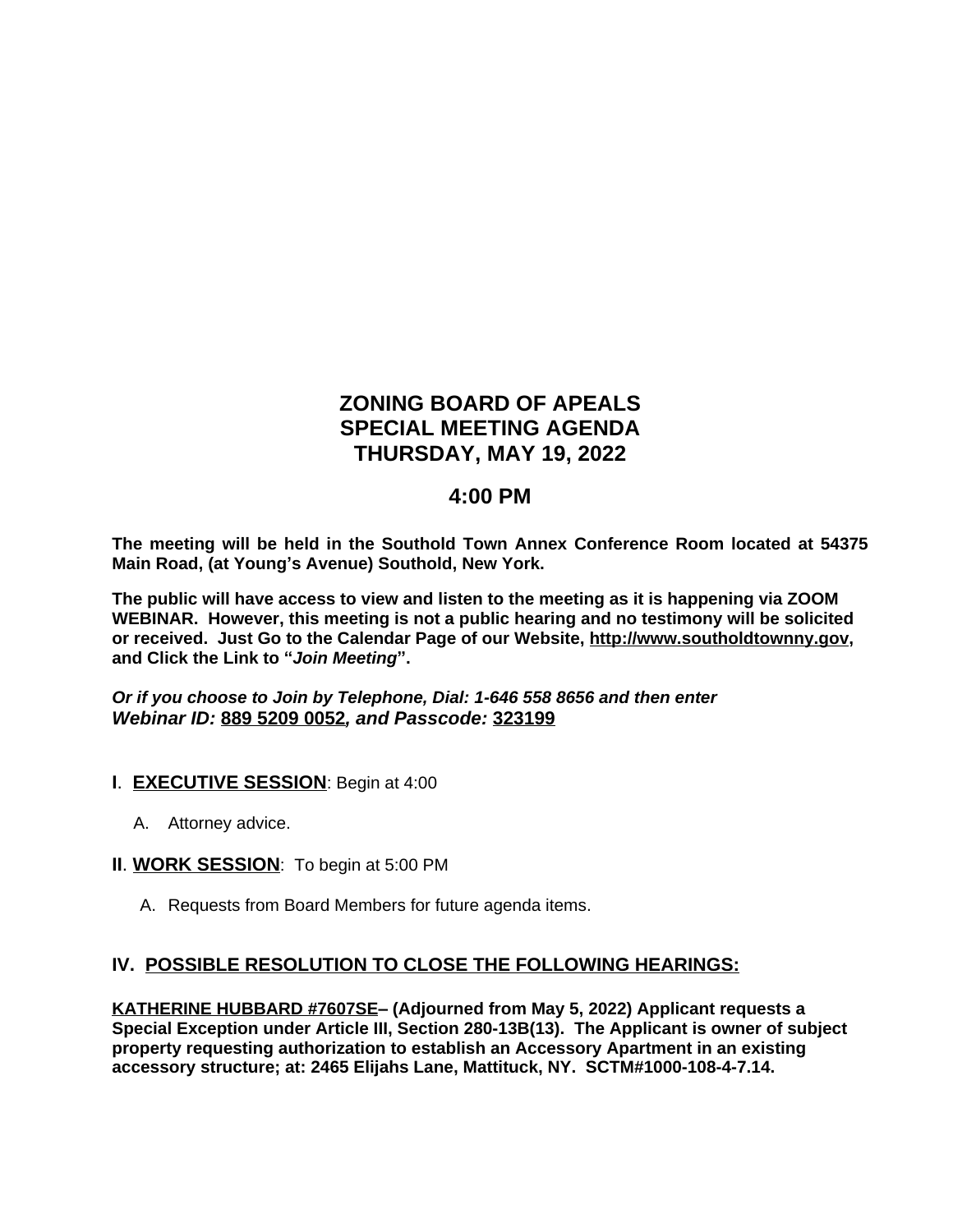Agenda – May 19, 2022 Zoning Board of Appeals Special Meeting Page 2

**KIM W. TETRAULT AND KIM M. RANDALL #7625 – (Adjourned from May 5, 2022) Request for a Variance from Article XXII, Section 280-105D(4); and Building Inspector's January 10, 2022 Notice of Disapproval based on an application for a permit to legalize an "as-built" deer fence at; 1) deer fencing is prohibited in or along the front yard or primary front yard of any property; located at 4650 Horton Lane, Southold, NY. SCTM No. 1000-54-3-21.2.**

#### **IV. DELIBERATIONS/POSSIBLE DECISIONS/RESOLUTIONS:**

**PEQUOT POINT, LLC #7616 – Request for Variances from Article III, Section 280-15; Article XXII, Section 280-116A(1); and Building Inspector's October 15, 2021 Notice of Disapproval based on an application for a permit to construct additions and alterations to an existing single family dwelling and to construct a new accessory garage, at; 1) dwelling is located less than the code required 100 feet from the top of the bluff; 2) garage is located in other than the code permitted rear yard; located at East End Road/2875 Castle Road, (Adj. to Block Island Sound) Fishers Island, NY. SCTM No. 1000-5-2-10.12.**

**GLEN J. NORTON #7624 - Request for Variances from Article XXIII, Section 280-124; and Building Inspector's December 27, 2021 Notice of Disapproval based on an application for a permit to construct additions and alterations to a single family dwelling at; 1) located less than the code required minimum rear yard setback of 60 feet; 2) located less than the code required minimum side yard setback of 20 feet; located at 396 Alpine Avenue, #356, Fishers Island, NY. SCTM No. 1000-9-5-17.**

**PAUL LEVI AND RAFFAELLA CERIELLO #7617 – Request for a Variance from Article XXIII, Section 280-124; and the Building Inspector's November 12, 2021 Notice of Disapproval based on an application for a permit to legalize an existing wood deck with roof covering attached to a single family dwelling, at; 1) located less than the code required minimum side yard setback of 15 feet; located at 405 Arshamomaque Avenue, Southold, NY. SCTM No. 1000-56- 2-16.**

**CHRISTOS VERVENIOTIS #7640 - Request for a Variance from Article XXII, Section 280- 105D(4); and Building Inspector's January 10, 2022 Notice of Disapproval based on an application for a permit to legalize an "as built" deer fence at; 1) deer fencing is prohibited in or along the front yard or primary front yard of any property; 4960 Horton Lane, Southold, NY. SCTM No. 1000-54-3-21.4.**

**KIM W. TETRAULT AND KIM M. RANDALL #7625 – Request for a Variance from Article XXII, Section 280-105D(4); and Building Inspector's January 10, 2022 Notice of Disapproval based on an application for a permit to legalize an "as-built" deer fence at; 1) deer fencing is prohibited in or along the front yard or primary front yard of any property; located at 4650 Horton Lane, Southold, NY. SCTM No. 1000-54-3-21.2.**

**JOY T. SIEGER AND TIMOTHY R. SIEGER #7622 – Request for a Variance from Article III, Section 280-15; and Building Inspector's December 3, 2021 Notice of Disapproval based on an application for a permit to legalize an as-built accessory wood trellis at; 1) located less than the code required minimum side yard setback of 10 feet; located at 41780 NYS Route 25, Peconic, NY. SCTM No. 1000-86-1-7.**